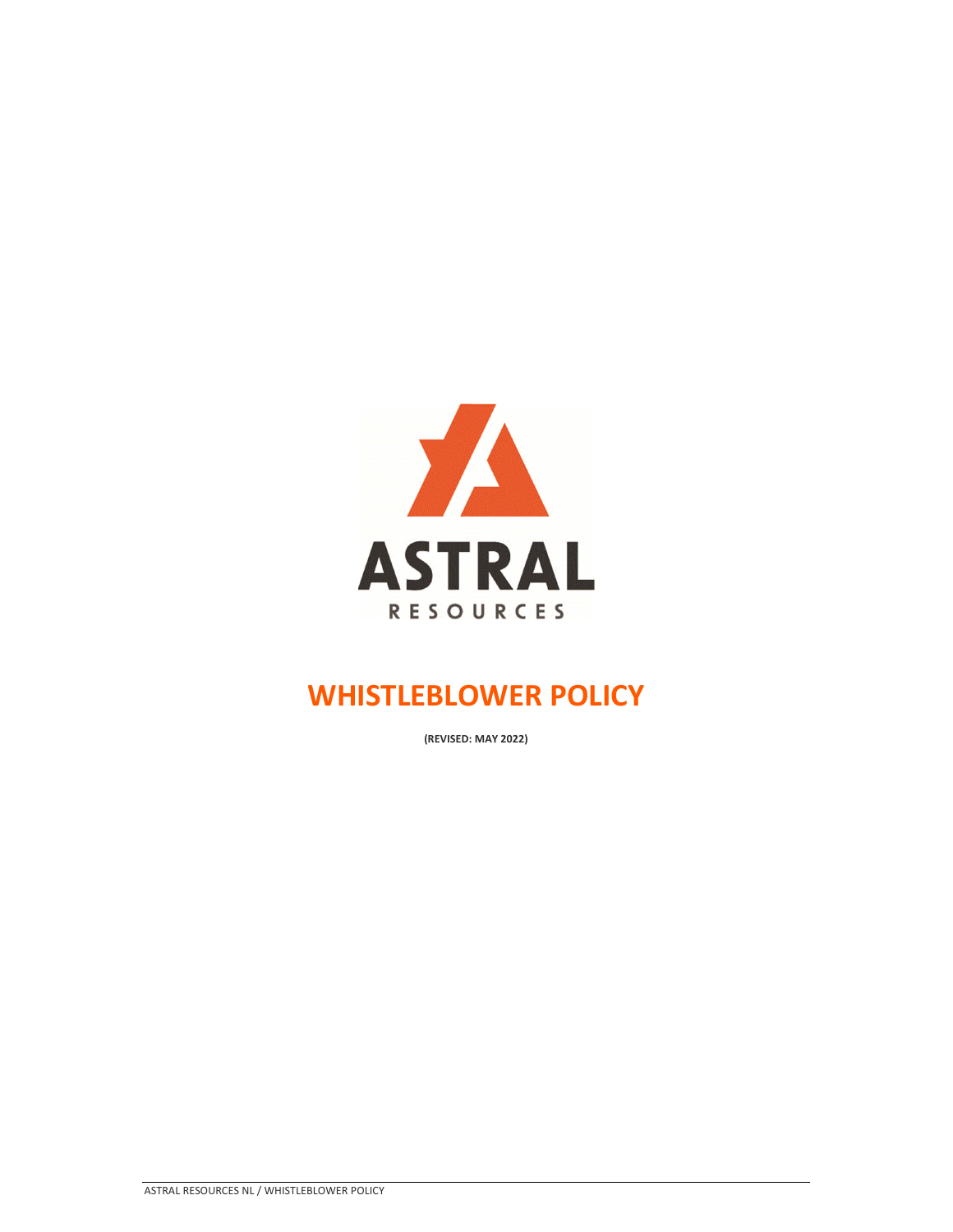# **1. PREAMBLE**

This policy establishes a process through which employees and others, either directly or anonymously, can notify the company secretary or the chairman of concerns pertaining to the Company's compliance with acceptable standards of conduct, absence of honesty or integrity.

Every employee has the responsibility to notify concerns re violations of acceptable standards of conduct, honesty or integrity.

Even the best systems of control and procedures, however, cannot provide absolute safeguards against such violations.

# **2. REPORTING ALLEGED VIOLATIONS OR CONCERNS**

If an employee reasonably believes that any employee of the Company or other person acting on behalf of the Company has violated any legal or regulatory requirements or internal policy relating to accounting standards and disclosures, internal accounting controls, or matters related to the internal or external audit of the Company's financial statements, the employee should immediately report his or her concern to the company secretary or the chairman.

If an employee is not comfortable reporting a concern to either the company secretary or the chairman, he or she should report the concern to any supervisor or member of management whom he or she is comfortable approaching. Any manager or other supervisory employee who receives a report of an alleged violation must immediately forward the report to the company secretary or the chairman. The company secretary or the chairman will communicate all reports of alleged violations to the Board.

Reports of alleged violations may be submitted anonymously. All reports of alleged violations, whether or not they were submitted anonymously, will be kept in strict confidence to the extent possible, consistent with the Company's need to conduct an adequate investigation.

Reports of alleged violations should be candid, factual (rather than speculative) and should contain as much specific detail as possible to allow for proper assessment. The Company may, in its reasonable discretion, determine not to commence an investigation if a complaint contains only unspecified or broad allegations of wrongdoing without appropriate factual support.

#### **3. INVESTIGATION OF COMPLAINTS**

Upon receipt of a complaint alleging a violation, the Board, or a designated member of the Board, will make a determination as to whether a reasonable basis exists for commencing an investigation into the conduct alleged in the complaint. If the Board or its designated member concludes that an investigation is warranted, it shall take appropriate measures to implement a thorough investigation of the allegations.

At each meeting of the Board of Directors, the Board will discuss the status of any ongoing investigation and review the resolution of each complaint submitted, whether or not the complaint resulted in the commencement of a formal investigation.

#### **4. CORRECTIVE ACTION**

The Board is ultimately responsible for determining the validity of each complaint and fashioning, with the input of its advisors and the Company's management, if requested, the appropriate corrective action. The Board shall report any legal or regulatory non‐compliance to the Company's management and ensure that management takes corrective action including, where appropriate, reporting any violation to relevant governmental authorities.